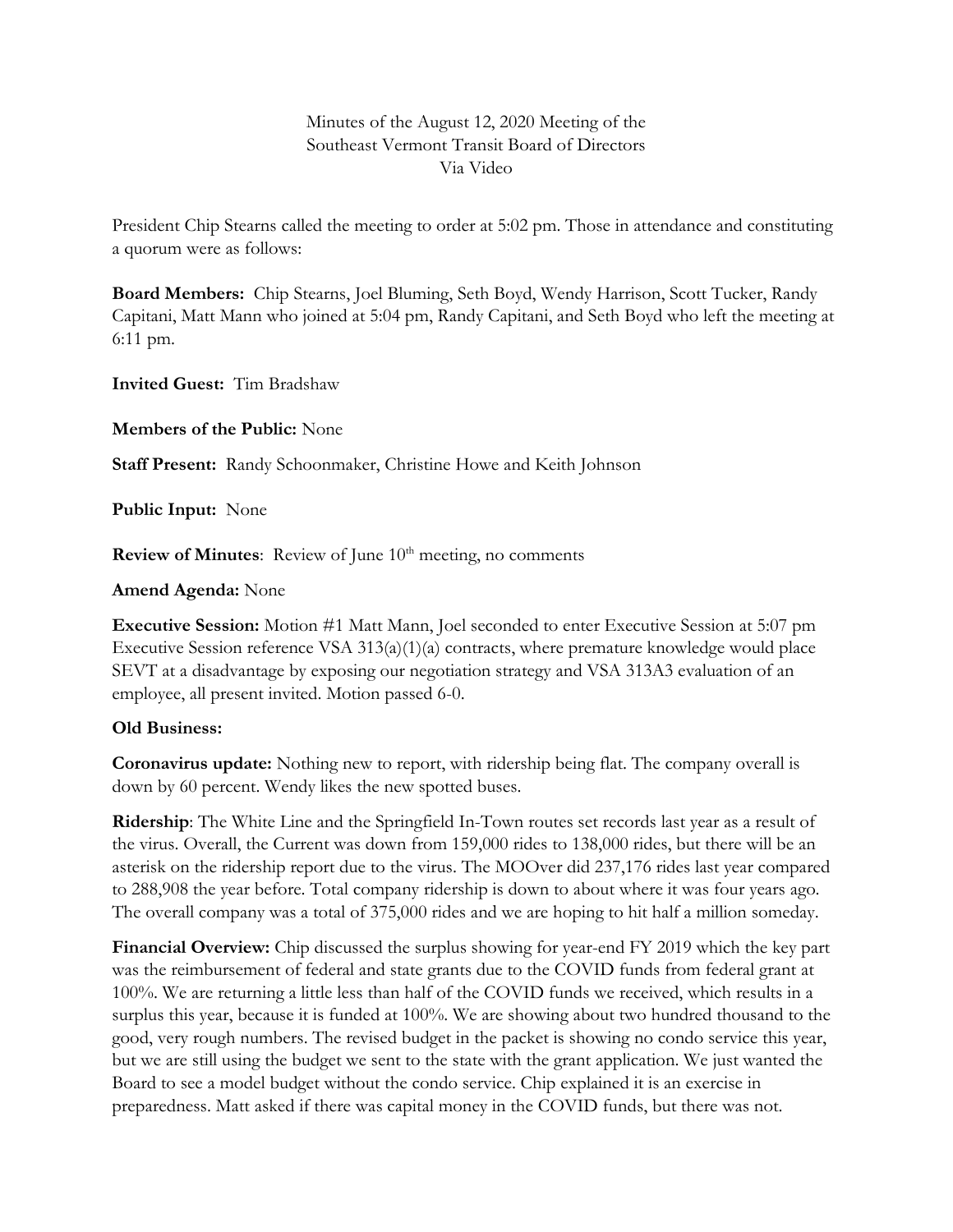#### **Partner Updates:**

#### **Mount Snow**: None

### **Stratton**: None

**Okemo:** Randy discussed the opportunity for Okemo, and they have come back with information we requested. We do not know if we have the resources to help them this winter, but it is great news and good partnership relations. The map shows the route system in Okemo. The village of Ludlow is their core, and it is about one mile from the resort which has a large amount of on-mountain lodging. We suggested combining some employee and village shuttle routes into one route. We would use their drivers and shuttles to run the routes to being with. They run a good system and have good equipment.

**Fundraising:** The Current fundraising materials have been updated, and we are not going to go after national sponsors yet such as Cabot and Ben and Jerry's. Randy has generated lists for Brattleboro, Mid Valley and Upper Valley regions and will be sending out sponsorship packages. The rates have been lowered for year-round offers. We have coupled with ads inside the buses as well. Christine and Randy met about the Mount Snow sponsorships and think we have enough that were shut out last year here that we can sell out locally this year as well. We will go for bigger dollars next year when the pandemic is over.

**Re-Branding** In each region there will be a new brown spotted Holstein cow bus. We have 21 buses to spot, and seven will be done in Burlington at Yipes. They have done three and have four more to go. There was a Gillig bus shown that has been spotted. All Board Members commented positively on the looks. The uniforms are being completed and it will soon be done for the Rockingham division. Yesterday we opened the only bid for our ad agency. The company Four Nine is out of Burlington and they will start work on the brochure, website, and social media. Wendy asked what we are going to call the former Current, but for time being we are using Rockingham and Wilmington. We are trying to remove the word Current and going with one brand. Christine stated it is very well received. We want everyone to feel as one company, so we are careful to not say "up there" and down there" but use Rockingham and Wilmington. Chip asked since they have a little more capacity could we use the Gilligs in Wilmington, but as Randy explained they are bigger and not sure if they would make the turns. Uniforms that were originally in the Capital funding for rebranding will be paid out of COVID funding instead.

**NEMT:** There is no announcement yet. VPTA is working on income distribution. Randy thinks the formula he proposed may fly for FY21, but for FY20 there is some discussion. We are thinking we would re-enter Medicaid one region at a time. We are waiting on the Medicaid award decision. Tim explained that there was a consultant hired for cost allocation methodology statewide. He said that Randy and his staff dug into this allocation hard and came up with some good improvements. Randy presented it and did a great job presenting. Tim explained that now there is initial feedback and we will look over all responses and respond to questions, moving forward from there.

**Rockingham Addition:** The earmark spending update is \$543,725. Randy explained the spending update breakdown of the project cost. The bus wash upgrade is part of the adjustment in the project, pending funding. Randy showed the board pictures and discussed progress of the one bay